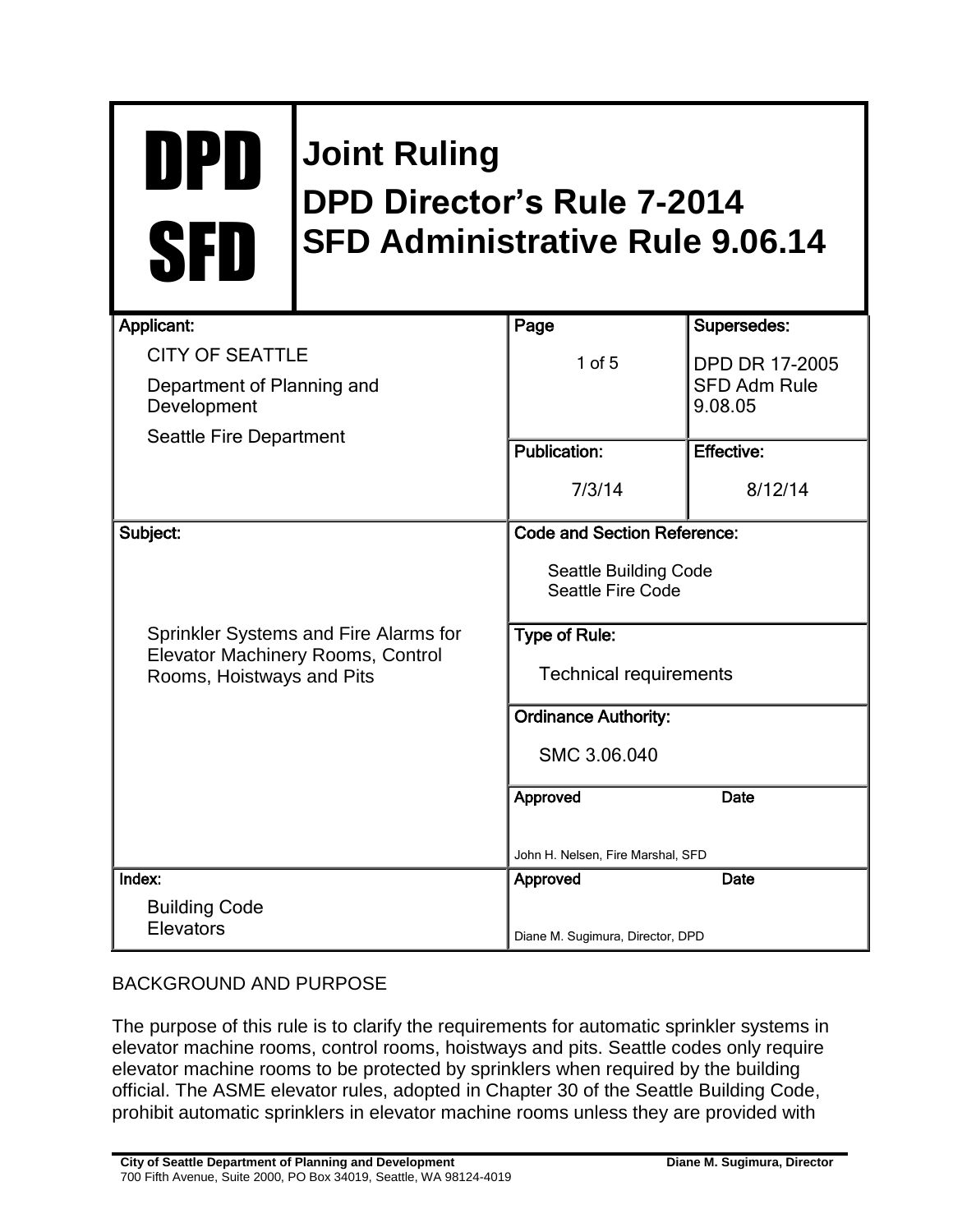automatic power disconnect devices also known as shunt trips. However, automatic power disconnect devices may cause serious problems for firefighters.

This Rule identifies the requirements of the Department of Planning and Development (DPD) and Seattle Fire Department relating to sprinklers, fire alarms, and controls for these spaces.

NOTE: Seattle's rule is different than Washington State's rules.

## RULE

This rule applies to buildings protected throughout with an automatic sprinkler system.

- 1. ALL BUILDINGS. All sprinklered buildings are required to comply with Section 1.
	- 1.1. Smoke detectors, (not heat detectors), shall be installed at each elevator lobby or floor level served by the elevator, and in each elevator machine room and control room in accordance with NFPA 72. Upon activation, these detectors shall initiate Phase I recall and activate a fire alarm.
	- 1.2. If the elevator driving machine is located at the top of the hoistway or located in the elevator pit area, 135 degree fixed temperature heat detector(s) shall be located within 18 inches of the motor and sprinkler head(s). The heat detector(s) shall initiate Phase I recall and activate a fire alarm.
	- 1.3. In buildings having a fire alarm system, the detectors shall report to the fire alarm panel as a separate zone (or initiating device identifier for addressable fire alarm systems) for each machine room, control room and secondary sheave area provided with a detector.
	- 1.4. In buildings without a fire alarm system, the detectors shall initiate an audible and visual alarm located at the recall floor near the entrance to the elevators. The alarm shall have a sign with 1-inch letters in high contrast with the background stating, "ELEVATOR FIRE ALARM".

**2. BUILDINGS WITH ELEVATORS USING COMBUSTIBLE SUSPENSION MEANS.** Sprinklered buildings with combustible suspension means shall comply with Section 2.

- 2.1 Sprinklers shall be installed at the top and bottom of elevator hoistways where the suspension means are of combustible material such as noncircular elastomeric-coated or polyurethane-coated steel belts. Sprinklers at the top of elevator hoistways shall be of an intermediate temperature classification.
- 2.2 The sprinklers in the elevator hoistway are not required if the suspension means provide at least an FT-1 rating when tested to the vertical burn test requirements of UL 62, *Flexible Cords and Cables*, and UL 1581, *Reference Standard for Electrical Wires, Cables, and Flexible Cords*.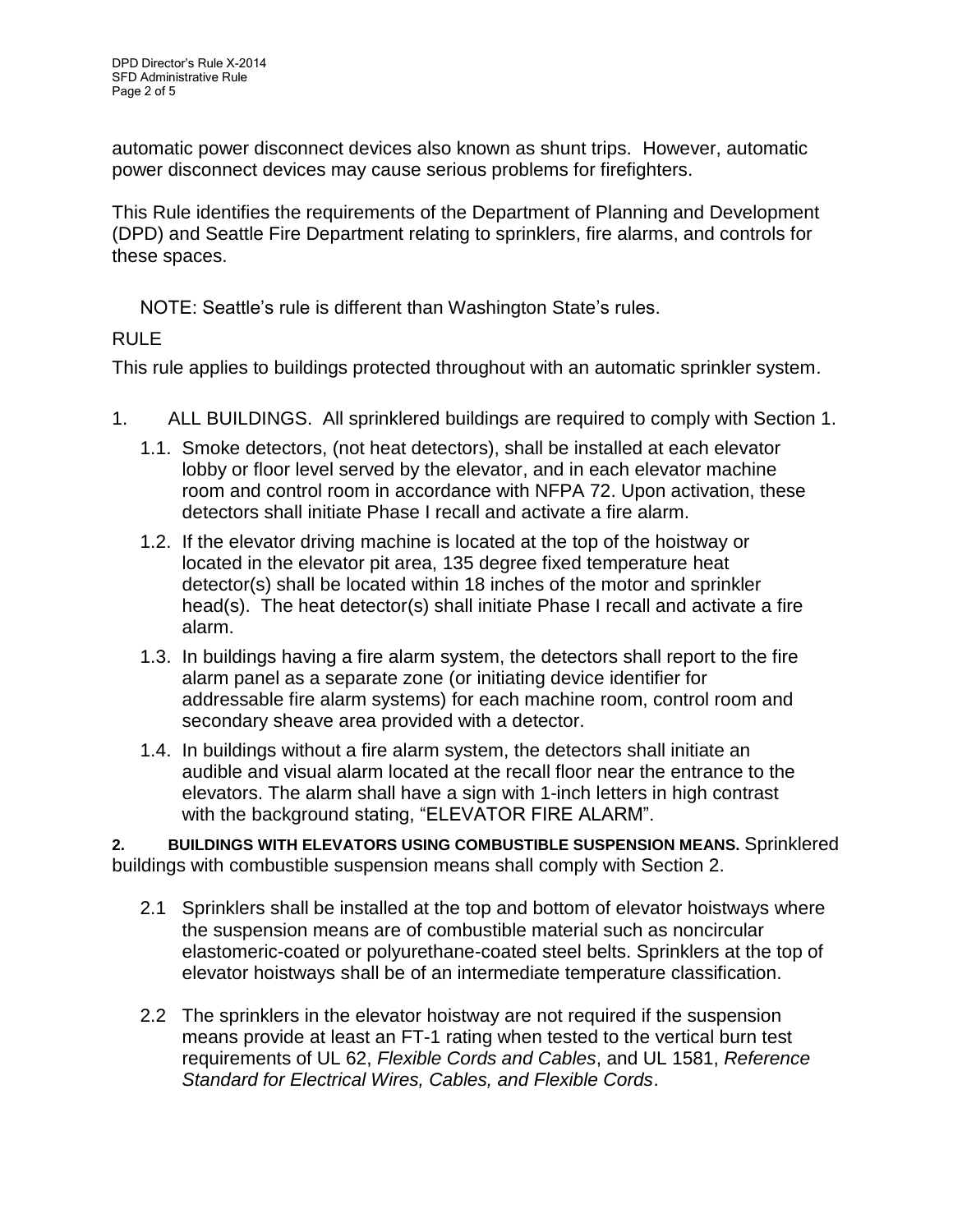3. REQUIREMENTS FOR SPRINKLERED MACHINE ROOMS AND CONTROL ROOMS. Buildings with sprinklered machine rooms or control rooms are required to comply with Section 3.

- 3.1 A sprinkler supply line to each elevator machine room and control room shall be provided. An approved, manually-operated valve with an integral switch shall be installed on the sprinkler supply line for each elevator machine room. The switch shall be connected to the elevator power disconnect device. The valve shall be easily accessible and located outside of and next to the machine room door not higher than 6 feet above the floor. The valve shall be normally closed. Opening the valve shall shut off power to the elevators and charge the sprinkler lines with water. The power disconnect control device shall remove power from the elevator before water begins to flow in the sprinkler system.
- 3.2 The sprinkler valve shall be permanently labeled in letters at least 1 inch in size in high contrast with the background, "ELEVATOR POWER DISCONNECT AND SPRINKLER ACTIVATION". The label shall specify which elevators are controlled by the switch.
- 3.3 When the elevator machine room, control room or the associated sprinkler control valve and associated piping may be exposed to freezing conditions, the sprinkler control valve shall be installed in an approved location that is readily visible and accessible, not higher than 6 feet above the floor, and on the path of travel to the machine room or control room door.
- 3.4 Elevator power disconnect devices shall comply with items 3.4.1 through 3.4.4.
	- 3.4.1 A shunt trip-type circuit breaker or other approved control device that will remove power to the elevator controller, shall be installed in each elevator machine room and control room. In machine rooms and control rooms containing controllers for more than one elevator, the disconnect device shall disconnect power to all elevators controlled from that room, either by a master disconnect or by a disconnect for each elevator.

Note: Ground-fault circuit breakers have not been tested and approved for this purpose and are not acceptable.

- 3.4.2 Electrical power for the shunt trip control shall be a dedicated circuit(s) installed in compliance with the Seattle Electrical Code, article 620.51(E). When the elevator(s) is powered from a standby power source, the electrical power for the shunt trip control shall be powered from the same source.
- 3.4.3 Operation of elevator power disconnect circuits shall not interrupt power to the elevator emergency lighting, machine room, control room, or machinery space lighting, fire alarm system, or communications.
- 3.4.4 An illuminated visual device must be installed in the machine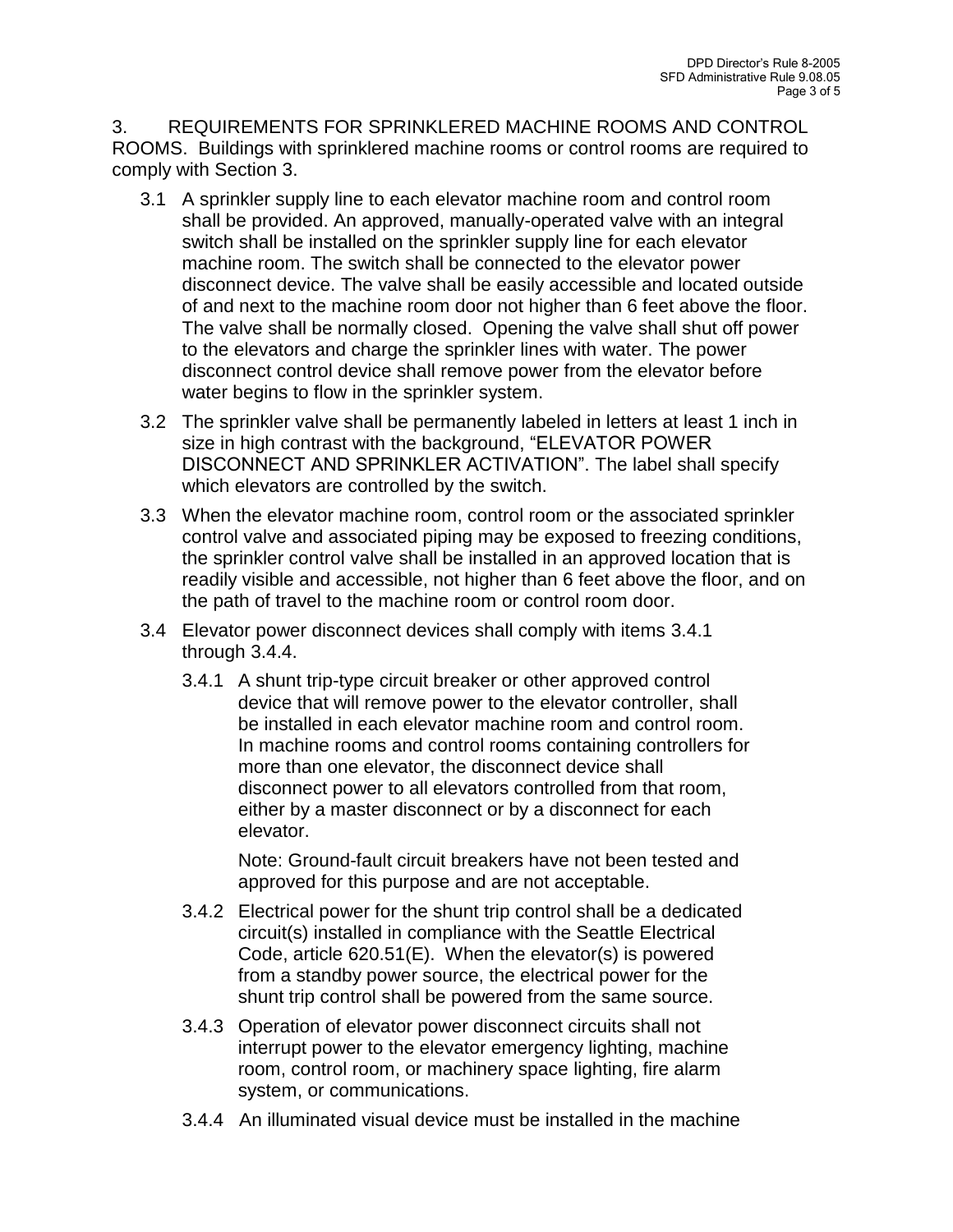room adjacent to each elevator's disconnect to indicate that power is available to the shunt trip activation mechanism. In addition, control circuits to shut down elevator power shall be monitored for the presence of operating voltage. Loss of voltage to the control circuit for the disconnecting means shall cause a supervisory signal to be indicated at the fire alarm system control unit in accordance with NFPA 72.

NOTE: Manually opening the elevator disconnects shall not interrupt or cause a loss of voltage to the shunt trip control circuits.

- 3.5. The sprinkler system shall comply with Sections 3.5.1 through 3.5.8.
	- 3.5.1. An accessible valve or other approved drain system shall be provided outside of the machine room or control room to drain the sprinkler system when the control valve has been returned to the closed position. The drain shall be located at the lowest point between the valve and the sprinkler head. A separate drain system shall be required for sprinklers located at the top of the hoistway and in elevator pits.
	- 3.5.2. All sprinkler risers and returns shall be located outside of the machine room, control room and hoistway.
	- 3.5.3. Sprinklers are not required at the top of noncombustible or fire-resistance-rated hoistways of elevators whose car enclosure materials meet the requirements of ASME A17.1, Safety Code for Elevators and Escalators.
	- 3.5.4. Branch lines in machine rooms or control rooms shall supply sprinklers in these spaces only.
	- 3.5.5 Sidewall spray sprinklers shall be installed at the bottom of each elevator hoistway that contains combustible hydraulic fluids. The sprinkler shall be located not more than 2 feet (0.61 m) above the floor of the pit.
		- 3.5.6 Automatic sprinklers shall not be located on the car entrance side of pits or interfere with pit access.
		- 3.5.7 A drain valve and plug shall be provided at the lowest point of the automatic sprinkler piping in the pit and shall be installed to avoid mechanical damage.
		- 3.5.8 Sprinkler piping shall:
			- enter the shaft at the floor level of the bottom landing,
			- be wall mounted.
			- fit tight against the wall, and
			- have proper clearance to the car and counterweights.